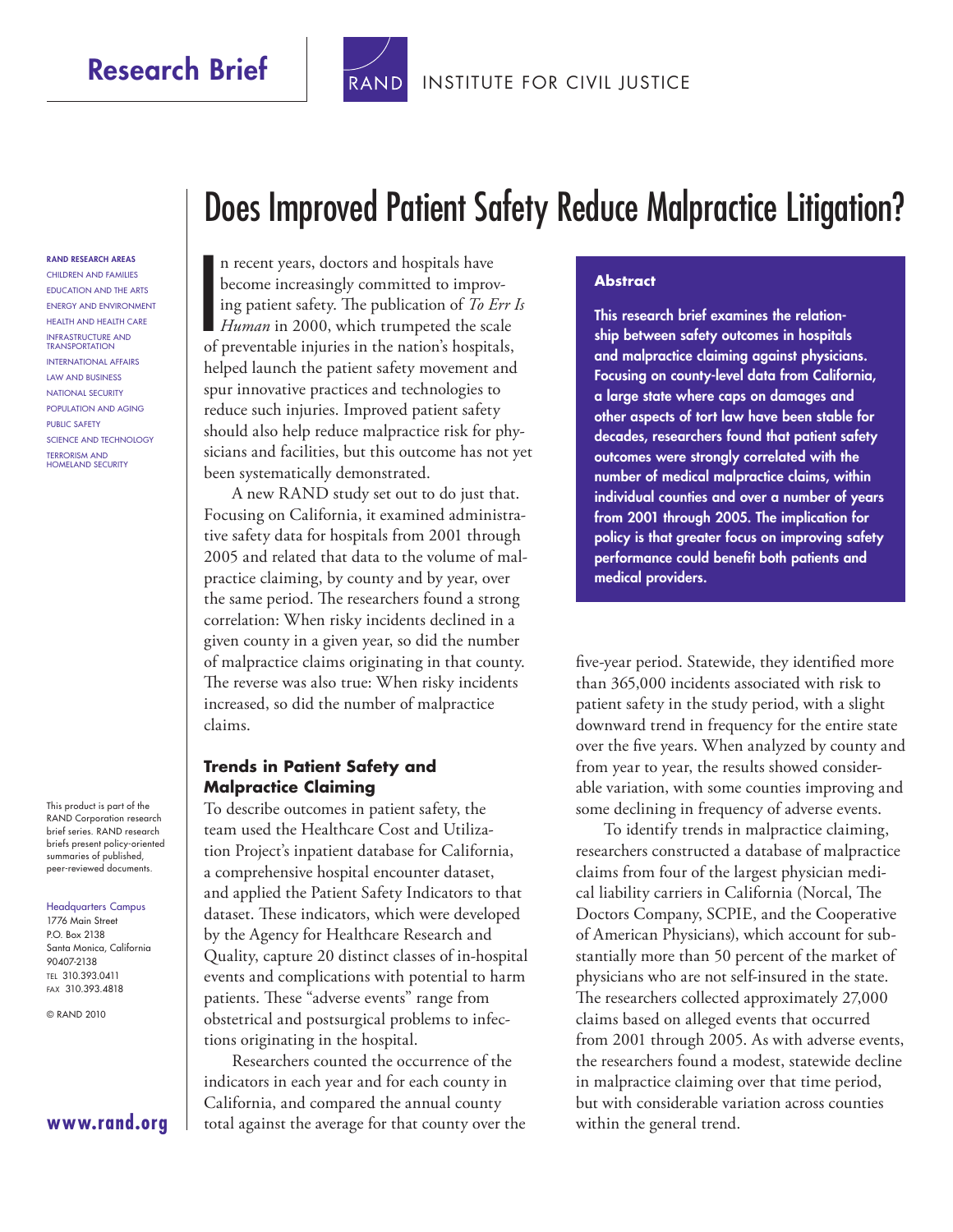#### **Relation Between Safety Outcomes and Malpractice Claims**

The research team used a series of regression models to analyze the relationship between the annual frequency of adverse events and malpractice claims within California's counties while controlling for demographic differences across counties.

Results from the study showed a highly significant correlation between the frequency of adverse events and malpractice claims: A county that shows a decrease of *10 adverse events* in a given year would also see a decrease of *3.7 malpractice claims*. Likewise, a county that shows an increase of 10 adverse safety events in a given year would also see an increase of 3.7 malpractice claims. According to the research, nearly three-fourths of the variation in annual malpractice claims can be accounted for by the changes in patient safety outcomes.

The study also showed that the correlation holds true when breaking out results for surgeons, nonsurgical physicians, and obstetrician/gynecologists (OB-GYNs). Nearly two-thirds of the variation in malpractice claiming against surgeons and nonsurgeons can be explained by changes in safety. The association is weaker for OB-GYNs, but still significant.

### **Policy Implications**

This study suggests that improvements to patient safety have the potential to reduce malpractice claiming, which in turn reduces the risk of malpractice liability to providers. The study also suggests that the traditional legal doctrine of malpractice, which emphasizes the deterrence of negligence, is at best incomplete in addressing the underlying problem of safety in health care facilities. The patient safety movement embodies the assumption that injuries sometimes occur because of complex system failures rather than negligence, and that provider efforts to improve the processes and quality of care can lead to better outcomes for patients.

The key policy implication of this work is that improving patient safety can benefit both patients and providers. Ultimately, research may be able to link specific safety practices to improved health outcomes and reduced malpractice claiming—a major objective of new large-scale demonstration projects called for by President Barack Obama. In the meantime, the focus on patient safety could garner support from both sides of the highly politicized debate about medical malpractice policy in particular and health care reform in general. ■

This research brief describes work done for the RAND Institute for Civil Justice documented in *Is Better Safety Associated with Less Malpractice Activity? Evidence from California*, by Michael D. Greenberg, Amelia M. Haviland, J. Scott Ashwood, and Regan Main, TR-824-ICJ, 2010, 38 pp. (available at [http://www.rand.org/](http://www.rand.org/pubs/technical_reports/TR824/) pubs/technical reports/TR824/). This research brief was written by Laura Zakaras. The RAND Corporation is a nonprofit research organization providing objective analysis and effective solutions that address the challenges facing the public and private sectors around the world. RAND's publications do not necessarily reflect the opinions of its research clients and sponsors. RAND® is a registered trademark.